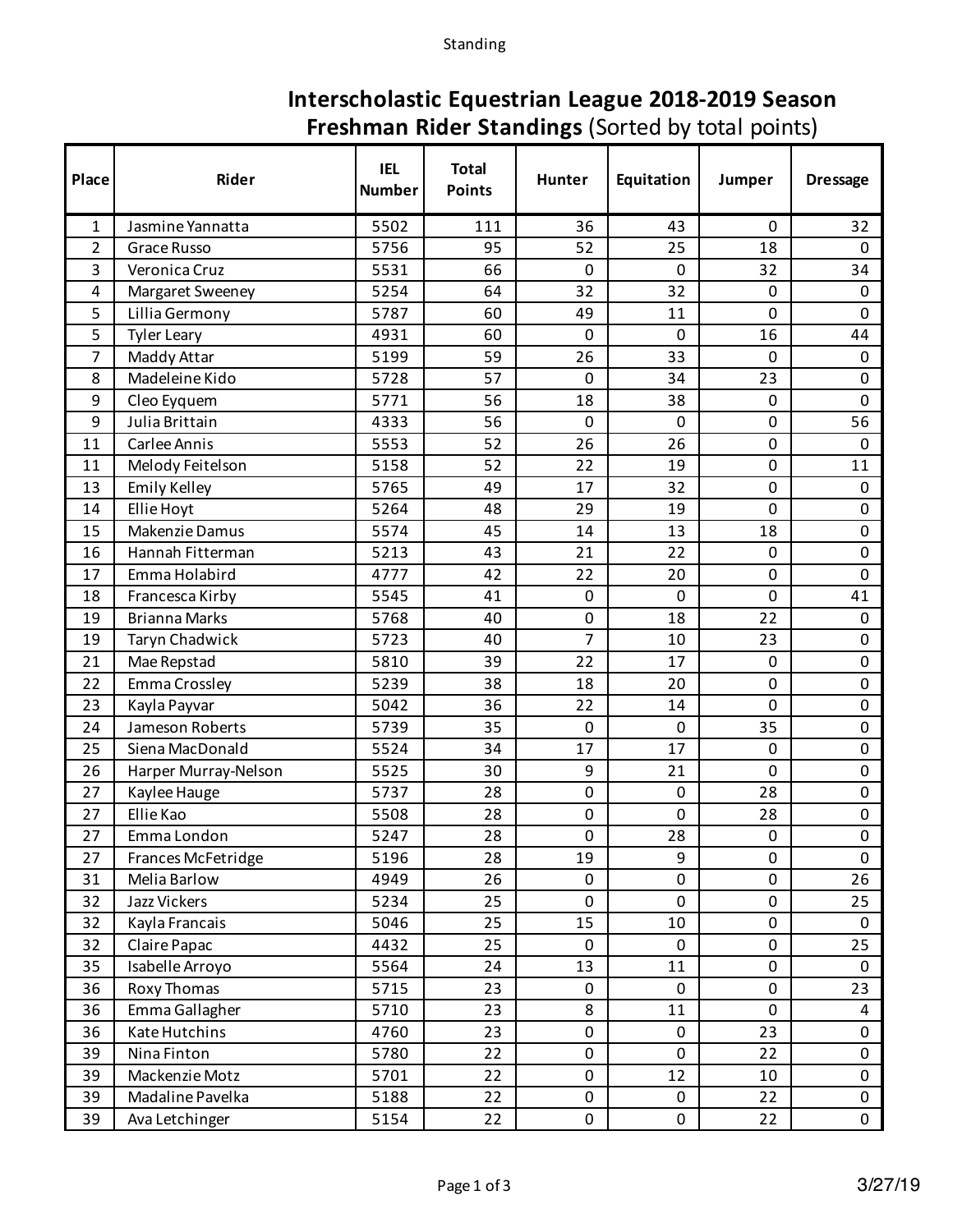Standing

## **Interscholastic Equestrian League 2018-2019 Season Freshman Rider Standings** (Sorted by total points)

| Place | Rider                  | <b>IEL</b><br><b>Number</b> | <b>Total</b><br><b>Points</b> | Hunter         | Equitation   | Jumper         | <b>Dressage</b> |
|-------|------------------------|-----------------------------|-------------------------------|----------------|--------------|----------------|-----------------|
| 43    | Olivia Sheehan         | 5577                        | 21                            | 15             | 6            | $\mathbf 0$    | 0               |
| 43    | Piper Anthony          | 4751                        | 21                            | 0              | 9            | 12             | 0               |
| 43    | Gabriella Perry        | 4738                        | 21                            | 5              | 16           | $\mathbf 0$    | 0               |
| 46    | Jedily Alvarado        | 5700                        | 20                            | $\overline{7}$ | 13           | 0              | 0               |
| 46    | Alexandra Voets        | 5273                        | 20                            | 4              | 6            | 10             | 0               |
| 48    | Pryce Chrisman         | 5707                        | 19                            | 0              | 0            | 19             | 0               |
| 48    | Katherine Simonds      | 5572                        | 19                            | 3              | 16           | 0              | 0               |
| 48    | Megan DeSanctis-Monson | 5507                        | 19                            | $\mathbf 0$    | 0            | 19             | 0               |
| 48    | Mathilda Barr          | 5156                        | 19                            | 0              | 0            | 19             | 0               |
| 52    | <b>Grace Andres</b>    | 5799                        | 18                            | 9              | 7            | 2              | 0               |
| 52    | <b>Hadley Pitre</b>    | 5194                        | 18                            | $\mathbf 0$    | $\pmb{0}$    | 18             | 0               |
| 54    | Katelyn Roache         | 5559                        | 17                            | 0              | 0            | $\overline{0}$ | 17              |
| 55    | Solfrid Myhre          | 5800                        | 16                            | $\mathbf 0$    | $\pmb{0}$    | 16             | $\mathbf 0$     |
| 55    | Iris Yoo               | 5774                        | 16                            | $\mathbf 0$    | 0            | 16             | 0               |
| 55    | Camille O'Brien        | 5734                        | 16                            | $\mathbf 0$    | 0            | 16             | 0               |
| 55    | <b>Emilee Fine</b>     | 4506                        | 16                            | 0              | 0            | 16             | 0               |
| 59    | Kennah Glickman        | 5777                        | 15                            | $\mathbf 0$    | 0            | 15             | 0               |
| 59    | Margaret Nelson        | 5522                        | 15                            | 12             | 3            | 0              | 0               |
| 59    | Ava Gallagher-Morin    | 5274                        | 15                            | $\mathbf 0$    | 0            | 15             | 0               |
| 62    | Lena Rohan             | 5552                        | 14                            | $\mathbf 0$    | 14           | $\mathbf 0$    | 0               |
| 62    | Chase Schetter         | 5180                        | 14                            | 6              | 8            | $\mathbf 0$    | 0               |
| 64    | Skylar Ibsen           | 5585                        | 13                            | 9              | 4            | 0              | 0               |
| 65    | Rachael Morris         | 5748                        | 12                            | $\pmb{0}$      | 12           | 0              | 0               |
| 65    | Sophie Acker           | 5727                        | 12                            | 0              | 0            | 12             | 0               |
| 65    | Rachael Frost          | 5724                        | 12                            | $\mathbf 0$    | 0            | 12             | 0               |
| 65    | Chloe Costell          | 5242                        | 12                            | 0              | 12           | $\mathbf 0$    | 0               |
| 65    | Alexa Tierney          | 4991                        | 12                            | 4              | 8            | $\mathbf 0$    | 0               |
| 65    | Arianna Leemann        | 4961                        | 12                            | 7              | 5            | 0              | 0               |
| 71    | Lauren England         | 5717                        | 11                            | 4              | 0            | $\overline{7}$ | $\overline{0}$  |
| 72    | Sarah Valdivia         | 4940                        | 10                            | $\mathbf 0$    | 9            | 1              | 0               |
| 73    | Abby Greenberg         | 5763                        | 9                             | 0              | 0            | 9              | $\mathsf{O}$    |
| 73    | Sasha Madilian         | 5726                        | 9                             | 0              | 0            | 9              | 0               |
| 73    | <b>Taylor Moore</b>    | 5589                        | 9                             | 0              | $\pmb{0}$    | 9              | 0               |
| 76    | Megan Hall             | 5741                        | 8                             | 0              | 0            | 8              | 0               |
| 76    | Peyton Hansen          | 5601                        | 8                             | 8              | 0            | 0              | 0               |
| 76    | Campbell Kadin         | 5171                        | 8                             | $\mathbf 0$    | $\pmb{0}$    | 8              | $\mathbf 0$     |
| 76    | Galadriel Campero      | 4717                        | 8                             | 0              | 0            | 8              | 0               |
| 80    | <b>Heather Rhodes</b>  | 5764                        | $\overline{7}$                | $\pmb{0}$      | 0            | $\pmb{0}$      | $\overline{7}$  |
| 80    | Chelsea Christensen    | 5719                        | $\overline{7}$                | 0              | $\pmb{0}$    | $\mathbf 0$    | $\overline{7}$  |
| 80    | Nora Fulop             | 5705                        | $\overline{7}$                | 0              | $\mathbf{1}$ | 6              | $\mathsf{O}$    |
| 80    | Chloe Kischuk          | 5516                        | $\overline{7}$                | 0              | $\pmb{0}$    | $\overline{7}$ | $\mathsf{O}$    |
| 84    | Jolie Beegle           | 5583                        | 6                             | 0              | $\pmb{0}$    | 6              | $\mathbf 0$     |